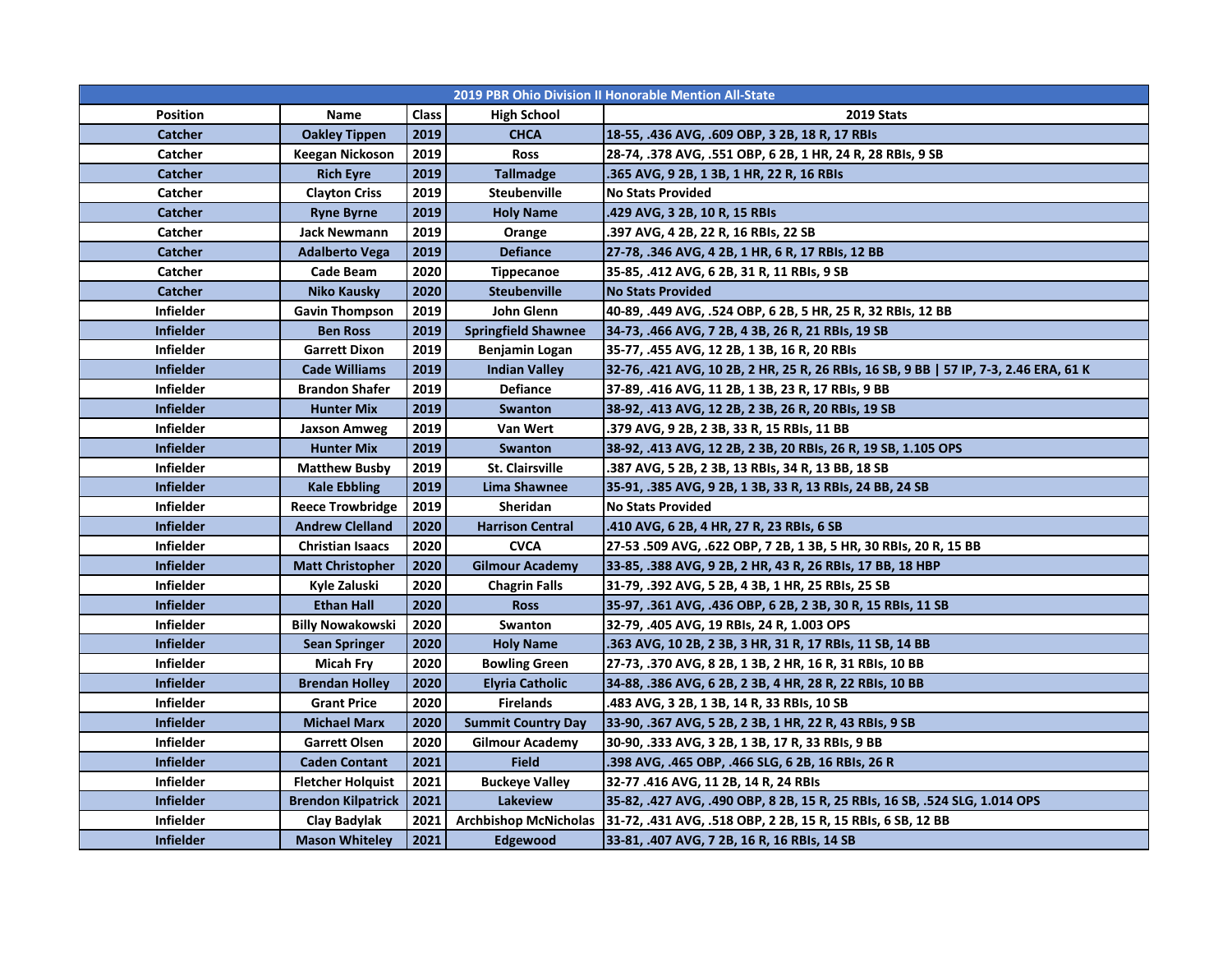| <b>Infielder</b>  | <b>Andrew Hendrickx</b> | 2022 | <b>CVCA</b>               | 26-69 .377 AVG, 6 2B, 15 RBIs, 13 R, 23 BB                               |
|-------------------|-------------------------|------|---------------------------|--------------------------------------------------------------------------|
| <b>Outfielder</b> | <b>Bryce Zuppe</b>      | 2019 | Louisville                | .407 AVG, 6 2B, 3 3B, 1 HR, 29 R, 14 RBIs, 16 SB                         |
| <b>Outfielder</b> | <b>Kyle Medves</b>      | 2019 | <b>NDCL</b>               | .458 AVG, 4 2B, 3 3B, 1 HR, 24 R, 18 RBIs, 8 SB                          |
| <b>Outfielder</b> | <b>Brady Ray</b>        | 2019 | <b>Summit Country Day</b> | 32-78, .410 AVG, .529 OBP, 10 2B, 2 3B, 3 HR, 27 R, 24 RBIs, 7 SB        |
| Outfielder        | <b>Bryce Holt</b>       | 2019 | Revere                    | 25-62, .403 AVG, .573 OBP, 7 2B, 1 3B, 3 HR, 21 R, 14 RBIs, 17 SB, 25 BB |
| <b>Outfielder</b> | <b>Ryan Berger</b>      | 2019 | <b>Indian Valley</b>      | 28-70, .400 AVG, 2 2B, 20 R, 12 RBIs, 23 SB, 11 BB                       |
| <b>Outfielder</b> | Nick Barga              | 2019 | <b>Athens</b>             | 35-88, .398 AVG, 5 2B, 13 RBIs, 16 BB, 7 SB                              |
| <b>Outfielder</b> | <b>Andrew Averill</b>   | 2019 | <b>Summit Country Day</b> | 35-88, .398 AVG, 10 2B, 36 R, 31 RBIs, 11 SB                             |
| <b>Outfielder</b> | <b>Ryan Carrico</b>     | 2019 | Wapakoneta                | 25-64, .397 AVG, 5 2B, 3 3B, 15 R, 12 RBIs, 7 BB, 10 SB                  |
| <b>Outfielder</b> | <b>Connor O'Donnell</b> | 2019 | <b>Benedictine</b>        | 33-98, .337 AVG, 13 2B, 1 3B, 1 HR, 29 R, 33 RBIs, 17 BB, 13 SB          |
| <b>Outfielder</b> | <b>Brady Emerson</b>    | 2020 | John Glenn                | 31-86, .360 AVG, .491 OBP, 2 2B, 6 3B, 1 HR, 32 R, 14 RBIs, 12 BB        |
| <b>Outfielder</b> | <b>Seth Goodall</b>     | 2020 | <b>Clinton-Massie</b>     | 30-65, .462 AVG, .591 OBP, 8 2B, 1 3B, 1 HR, 29 R, 20 RBIs, 17 SB        |
| <b>Outfielder</b> | <b>Andrew Mekeal</b>    | 2020 | Woodridge                 | .425 AVG, 3 2B, 1 3B, 19 R, 33 RBIs                                      |
| <b>Outfielder</b> | Keaton Brown            | 2020 | <b>Van Wert</b>           | .393 AVG, 5 2B, 2 3B, 24 R, 7 RBIs, 15 BB                                |
| <b>Outfielder</b> | <b>Rece Lonas</b>       | 2020 | <b>Athens</b>             | 31-83, .373 AVG, .491 OBP, 5 2B, 18 R, 25 RBIs, 18 BB                    |
| <b>Outfielder</b> | Logan Maxwell           | 2021 | Lima Shawnee              | 39-105, .371 AVG, 7 2B, 3 3B, 1 HR, 32 R, 22 RBIs, 11 BB, 17 SB          |
| <b>Pitcher</b>    | <b>Blayne Robinson</b>  | 2019 | <b>Defiance</b>           | 52 IP, 6-2, 2.02 ERA, 80 K                                               |
| <b>Pitcher</b>    | <b>Ethan Wolfe</b>      | 2019 | <b>Circleville</b>        | 51 IP, 5-3, 0.96 ERA, 48 K                                               |
| Pitcher           | <b>Michael Paltich</b>  | 2019 | Manchester                | 59 IP, 7-2, 1.30 ERA, 65 K                                               |
| <b>Pitcher</b>    | <b>Andrew Gray</b>      | 2019 | Louisville                | 53.2 IP, 8-2, 1.44 ERA, 54 K                                             |
| Pitcher           | Luke Beasley            | 2019 | Norton                    | 58.1 IP, 6-0, 1.30 ERA, 29 K                                             |
| <b>Pitcher</b>    | <b>Jarett Martin</b>    | 2019 | Woodridge                 | 43.1 IP, 6-1, 1.45 ERA, 43 K                                             |
| <b>Pitcher</b>    | <b>Michael Deines</b>   | 2019 | <b>CHCA</b>               | 37 IP, 5-0, 0.76 ERA, 31 K                                               |
| <b>Pitcher</b>    | <b>Clayton Brock</b>    | 2019 | <b>CHCA</b>               | 47 IP, 5-1, 1.94 ERA, 49 K                                               |
| Pitcher           | <b>Sam Seeker</b>       | 2019 | Tallmadge                 | 38.1 IP, 6-2, 2.19 ERA, 54 K                                             |
| <b>Pitcher</b>    | John Bufford            | 2019 | <b>Benedictine</b>        | 60.2 IP, 7-0, 2.30 ERA, 53 K                                             |
| <b>Pitcher</b>    | <b>Taylor Sobiech</b>   | 2019 | <b>CVCA</b>               | 49 IP, 6-1, 1.42 ERA, 41 K                                               |
| <b>Pitcher</b>    | <b>Chase Whisner</b>    | 2019 | <b>Licking Valley</b>     | 9-0, 1.06 ERA                                                            |
| Pitcher           | lan Yunker              | 2019 | <b>Tippecanoe</b>         | 55 IP, 1.53 ERA, 82 K                                                    |
| <b>Pitcher</b>    | <b>Trevor House</b>     | 2019 | <b>Ross</b>               | 34 IP, 5-1, 2.26 ERA, 62 K                                               |
| Pitcher           | <b>Paul Schroeder</b>   | 2019 | <b>Ross</b>               | 50.1 IP, 6-2, 2.36 ERA, 47 K                                             |
| <b>Pitcher</b>    | <b>Braden Lehigh</b>    | 2019 | <b>Indian Valley</b>      | 39.2 IP, 5-1, 1.76 ERA, 36 K                                             |
| Pitcher           | Eric Fisk               | 2019 | <b>Summit Country Day</b> | 55 IP, 8-2, 35 K                                                         |
| Pitcher           | CJ Riga                 | 2019 | <b>Taylor</b>             | 46 IP, 6-1, 2.59 ERA, 51 K                                               |
| <b>Pitcher</b>    | <b>Jack Cornwell</b>    | 2020 | <b>Athens</b>             | 64 IP, 6-2, 1.53 ERA, 46 K                                               |
| <b>Pitcher</b>    | <b>Cade Burton</b>      | 2020 | Circleville               | 45.1 IP, 7-0, 1.24 ERA, 37 K                                             |
| Pitcher           | <b>Jack Cornwell</b>    | 2020 | Athens                    | 58 IP, 6-1, 0.96 ERA, 41 K                                               |
| Pitcher           | Logan Bragg             | 2020 | <b>Licking Valley</b>     | 8-2, 1.06 ERA                                                            |
| <b>Pitcher</b>    | <b>Collin Perkins</b>   | 2020 | <b>Kenton Ridge</b>       | 51 IP, 7-1, 1.75 ERA, 25 K                                               |